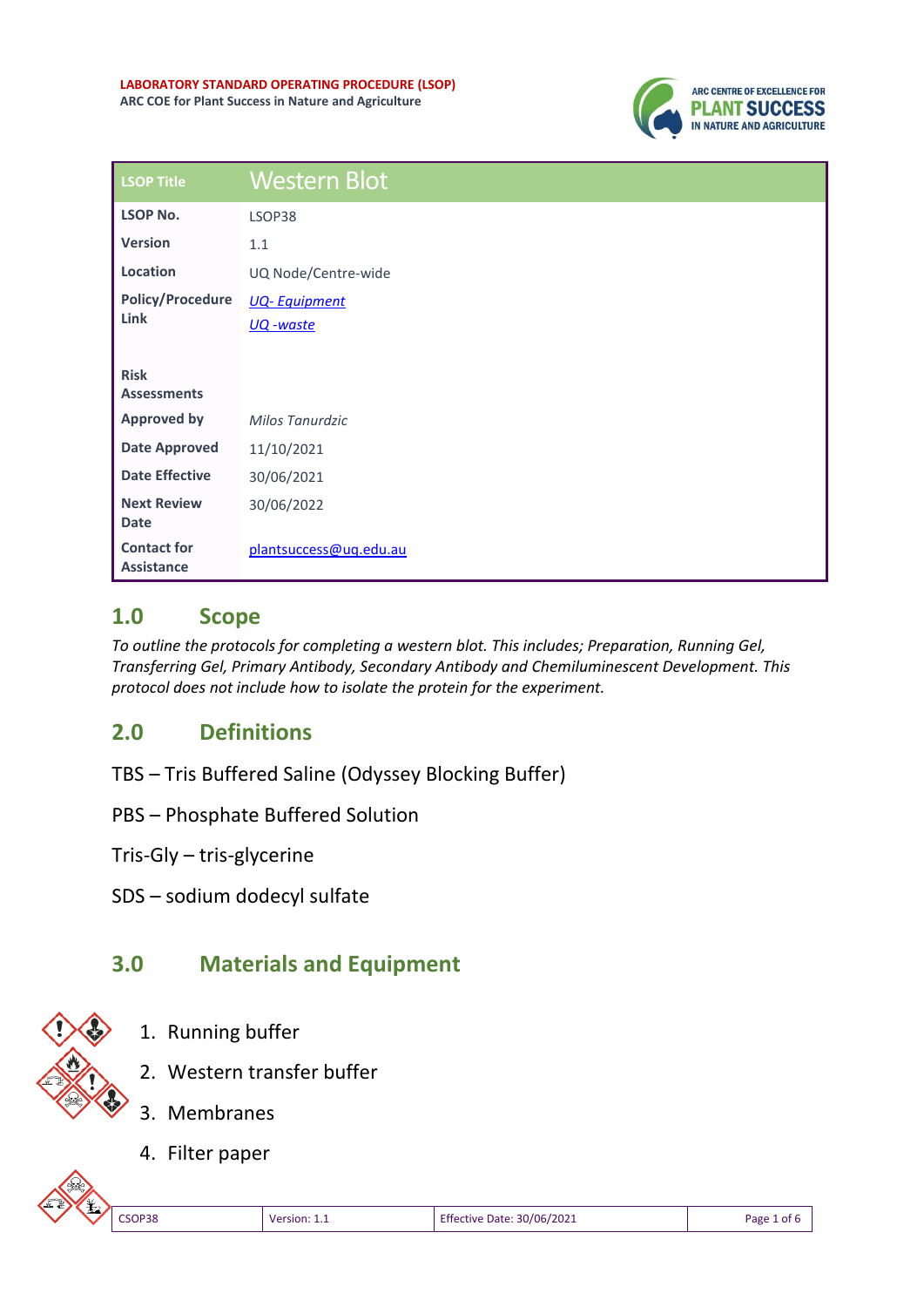**LABORATORY STANDARD OPERATING PROCEDURE (LSOP) ARC COE for Plant Success in Nature and Agriculture:** *Western Blot Protocol*

- 5. Loading mix
- 6. Eppendorf tubes
- 7. Centrifuge
- 8. Needle



- 9. Petri dish 10. Methanol
- 11. Spatula
- 12. Primary and Secondary Antibodies
- 13.TBS
- 14.TBS + 5% milk
- 15. Petri dishes
- 16. Tweezers
- 17. PBS
- 18. Pipette and Pipette Tips



19. SDS

#### 20. Shaker

- 21. Gel System
- 22. Microwave

## **4.0 Prescribed Actions**

#### Preparation:



- 1. Make running buffer: 100mL 5x Tris-Gly pH 8.3 buffer + 400mL of H<sub>2</sub>O
- 2. Make Western transfer buffer (0.1% SDS, 20% Methanol) and place in fridge: 200mL 100% Methanol + 10mL 10% SDS + 790mL water
- 3. Check there are enough membranes and filter papers pre-cut

| <b>Effective Date: 30/06/2021</b><br>LSOP38<br>Version: | Page<br>. of 6 |
|---------------------------------------------------------|----------------|
|---------------------------------------------------------|----------------|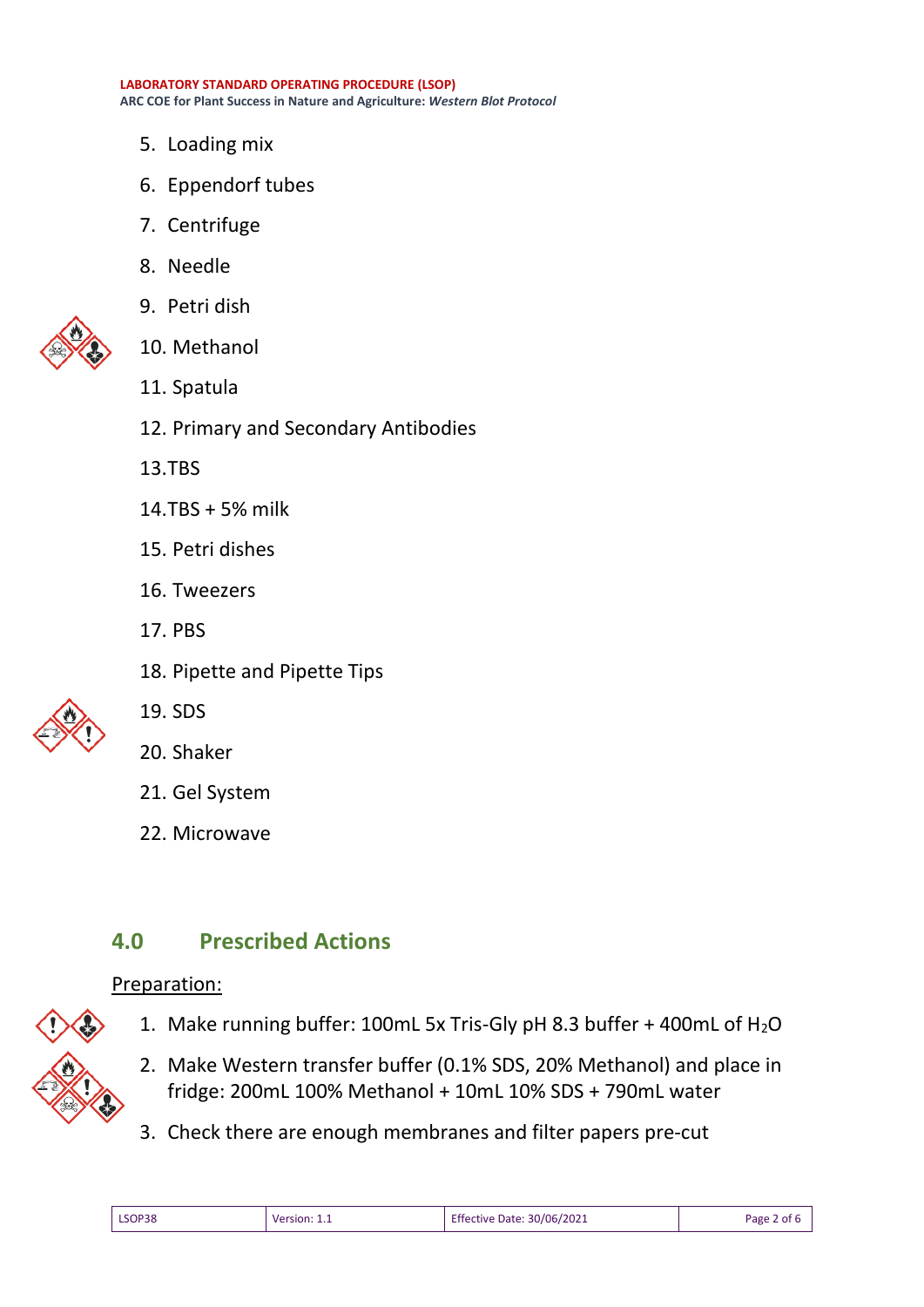4. Calculate volume of protein needed for each sample (20ug of protein and the sample has 5ug/uL, then I will need 4uL of that sample for one well)



- 5. Calculate amount of loading mix needed for each sample. Loading mix (2x laemmli buffer + 8% β-mercaptoethanol)
- 6. Calculate volume of protein + loading mix to add to each well (max. 25uL + need same volume of loading mix as protein volume)
- 7. Label Eppendorf tubes for each sample + 1 tube for loading mix
- 8. Heat 500mL of water in microwave until boiling
- 9. Sample we are using: control, CK treatment, SL treatment, and decapitation treatment

### Protocol:

- 10. Make loading mix as calculated prior: \_uL 2x Laemmli sample buffer + uL β-mercaptoethanol (i.e. 8%)
- 11. Combine same amount of sample and loading mix to make protein solutions as calculated prior.
- 12. Add protein solutions to boiling water for 5 minutes.
- 13. Remove green strip at the bottom of the gels before placing in the gel holder.
- 14. Add 2 gels to the gel holder (突起向外) & clamp in place.
- 15. Invert running buffer, fill inner chamber and bottom of gel holder up to the line.
	- 16. Remove combs carefully from gels
- 17. Use a needle to clean out each well (squirt buffer into each well) & use needle to straighten sides of wells.
	- 18. Remove protein solutions from boiling water, flick tubes and spin down quickly.
	- 19. Add 6 ul of ladder to wells

| LSOP38 | Version: 1.1 | Effective Date: 30/06/2021 | Page 3 of 6 |
|--------|--------------|----------------------------|-------------|
|        |              |                            |             |

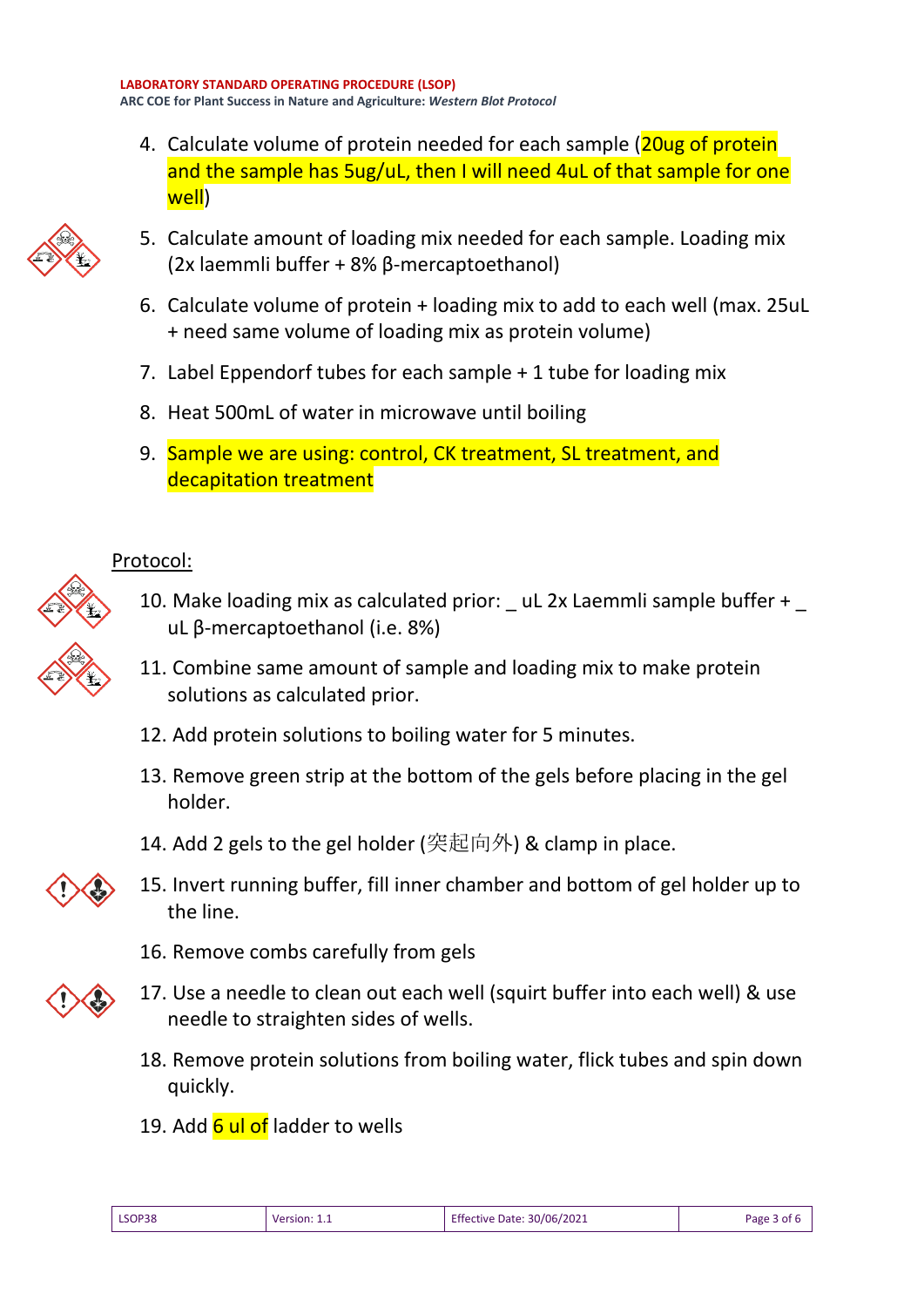- 20. Add the appropriate amounts of protein samples into each well as calculated prior.
- 21. Run at constant  $25mA$  for  $\sim$ 1 hour
- 22. Check gel after 30 minutes to see how it is going.





- 23. Fill 1 Petri dish with methanol, 2 with Western transfer buffer, and 1 with water.
- 24. Use a spatula to pry apart the two plastic sides of the gel to release the gel inside. Remove the well sides to make the gel top smooth.
- 25. Label each membrane with a number using a PENCIL in corner of membrane. The side that is labelled is the side that the proteins will be transferred to.



- 26. Open gel holder cassette (sandwich).
- 27. Pre-wet pad (white fluffy thing) in transfer buffer and lay pad on the black side of the gel holder cassette.
- 28. Pre-wet filter paper in transfer buffer and lay on top of pad in gel holder cassette.
- 29. Place gel in Petri dish containing Western transfer buffer (0.1% SDS, 20% Methanol) for less than 5 minutes.
- 30. Wash gel in water and place on top of filter paper.
- 31. Soak membrane in methanol for a few minutes
- 32. Wash membrane in water and place on top of gel (position the # on the membrane above the notch on the gel, so that the # is facing down).
- 33. Pre-wet another square filter paper in transfer buffer and lay on top of membrane.
- 34. Pre-wet pad in transfer buffer and lay on top of membrane.
- 35. Shut white latch to close the gel holder cassette
- 36. Place the gel holder cassette in the gel holder with the black side of the cassette towards the black side of the gel holder.

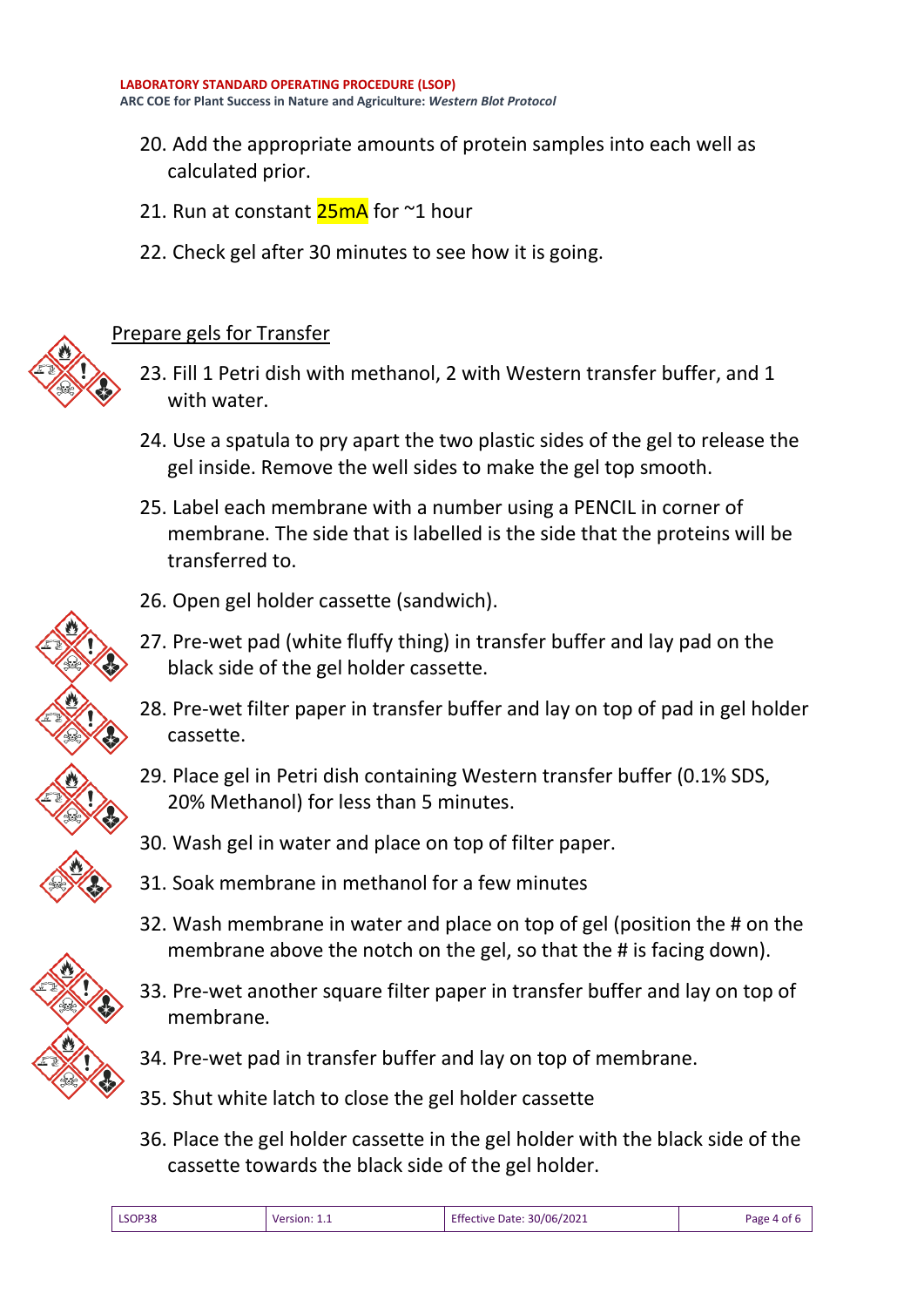37. Place a magnetic stirrer in the gel holder



- 38. Add COLD transfer buffer to the gel holder and turn the magnetic stirrer on.
- 39. Can also put ice next to the gel holder to keep the buffer cold.
- 40. Run at 100V for 1 hour
- 41. Watch that the gel doesn't get too hot



### Primary antibody

- 42. Activate membrane by washing in methanol for 1 minute
- 43. Rinse membrane with ultra-pure water
- 44. Wet in  $1X$  TBS and  $5%$  milk  $+1X$  TBS for 2 minutes
- 45. Block membrane by incubating in Odyssey Blocking Buffer (TBS) and  $\frac{5\%}{2\%}$  $milk+1X TBS$  for 1 hour with gentle shaking
- 46. Pour off solution.
- 47. If necessary, can cut membranes in two if using different antibodies or blocking buffers
- 48. Add 1:5,000 dilution of primary antibody: 2uL of primary antibody + 10mL Odyssey Blocking Buffer (TBS) / 5% milk + 1X TBS
- 49. Rotate membrane so it is facing up and pour antibody solution onto each membrane.
- 50. Flip membrane face down and put on shaker on level 3 in 4°C room overnight. (or for 1-4 hours at room temperature)

Secondary antibody (red one)

- 51. Pour off liquid, turn membrane face up.
- 52. Rinse membrane with  $\frac{5\%}{100}$  milk + 1X TBST or 1X TBS-T
- 53. Cover membrane in  $\sim$ 20mL  $5\%$  milk + 1X TBST or 1X TBS-T and shake vigorously for 5 minutes (to rinse off antibodies that didn't bind).

| LSOP38 | <b>Version:</b> 1.1 | Effective Date: 30/06/2021 | Page 5 of 6 |
|--------|---------------------|----------------------------|-------------|
|        |                     |                            |             |